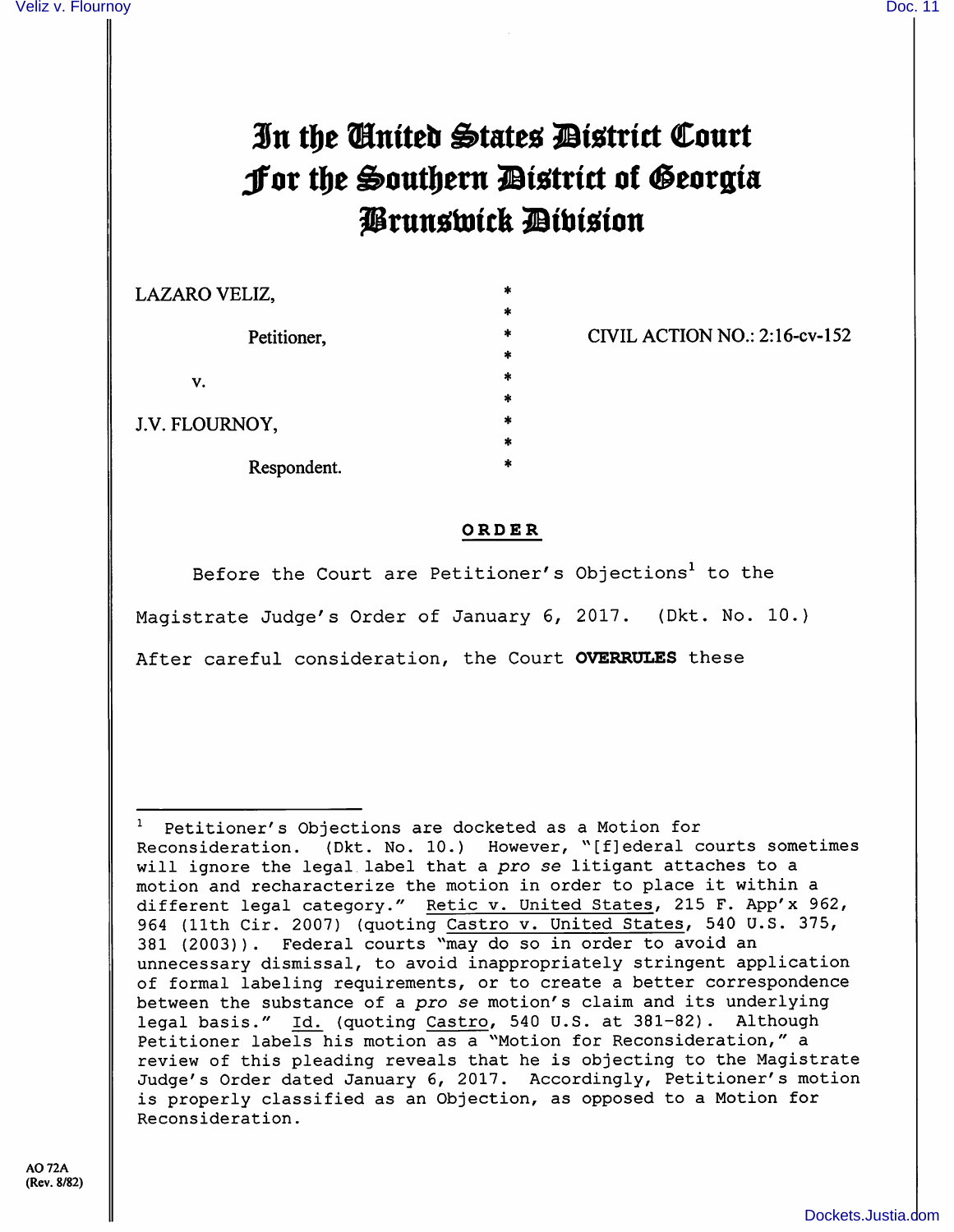Objections, and the Magistrate Judge's Order remains the Order of the Court.

On January 3, 2017, Respondent filed a Motion for Extension of Time to File Response/Reply to Petitioner's Section 2241 Petition. {Dkt. No. 7.) Respondent cited the age of Petitioner's underlying criminal case and the necessity of coordinating a Response with the United States Attorney's Office in the Southern District of Florida as his reasons for requesting an extension of time. (Id. at p. 1.) On January 6, 2017 the Magistrate Judge granted Respondent's Motion for Extension of Time. (Dkt. No. 9.) In this Order, the Magistrate Judge explained that Respondent had not previously sought an extension of time and had shown good cause for receiving a sixty (60) day extension. (Id.)

In his Objections, Petitioner contends that 60 (sixty) days is an unreasonable and excessive extension of time in this case. (Dkt. No. 10, p. 1.) Specifically, Petitioner argues that Respondent ''does not state what is the procedure . . . to obtain petitioner's criminal files" and "does not demonstrate insurmountable odds in which to obtain the files." (Id. at p. 2.) Petitioner further contends that the Court should vacate the Magistrate Judge's Order granting Respondent's Motion for an Extension of Time because Petitioner was not given an opportunity to object to Respondent's Motion prior to the entry

 $\overline{2}$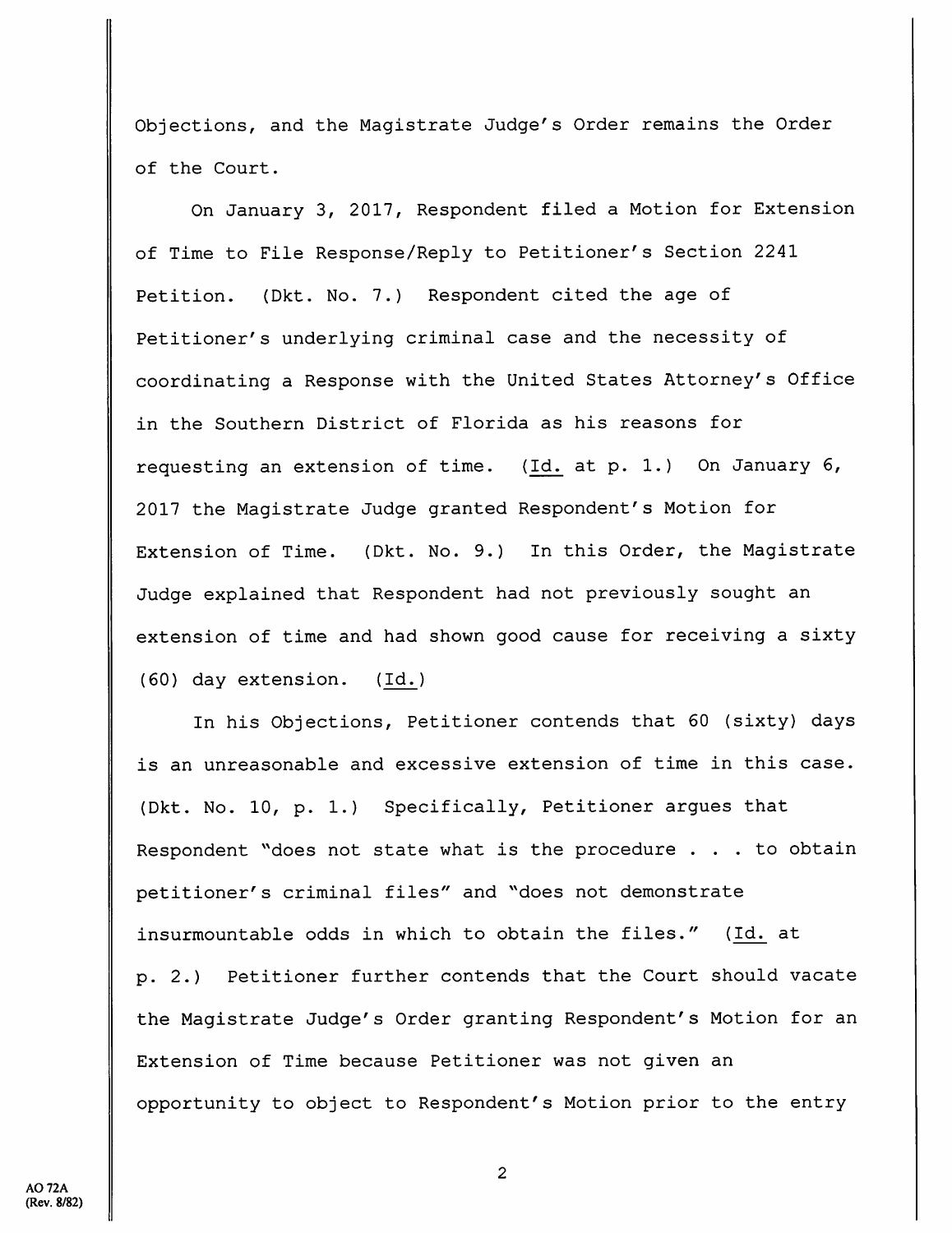of that Order. (Id. at p. 2.) Finally, Petitioner argues that Respondent should be given a maximum of twenty (20) days to respond to his Section 2241 Petition, that the Court should set a hearing within five (5) days concerning his Petition, and that he should be released on bond during the pendency of this case. (Id. at p. 3.)

A district judge must consider a party's objections to a magistrate judge's order on a pretrial matter. See 28 U.S.C. § 636(b)(1)(A); Fed. R. Civ. P. 72(a). However, the district judge may modify or set aside that order, and reconsider the pretrial matter, only ''where it has been shown that the magistrate judge's order is clearly erroneous or contrary to law." 28 U.S.C. § 636(b)(1)(A); see also Fed. R. Civ. P. 72(a). After considering Petitioner's Objections in conjunction with the Magistrate Judge's Order, the Court finds nothing clearly erroneous or contrary to law in the grant of Defendant's Motion for Extension of Time. Contrary to Petitioner's assertions, a sixty (60) day extension of time permitting Respondent to coordinate with the United States Attorney's Office in the Southern District of Florida and to gather materials relevant to Petitioner's underlying criminal case—adjudicated over twenty

3